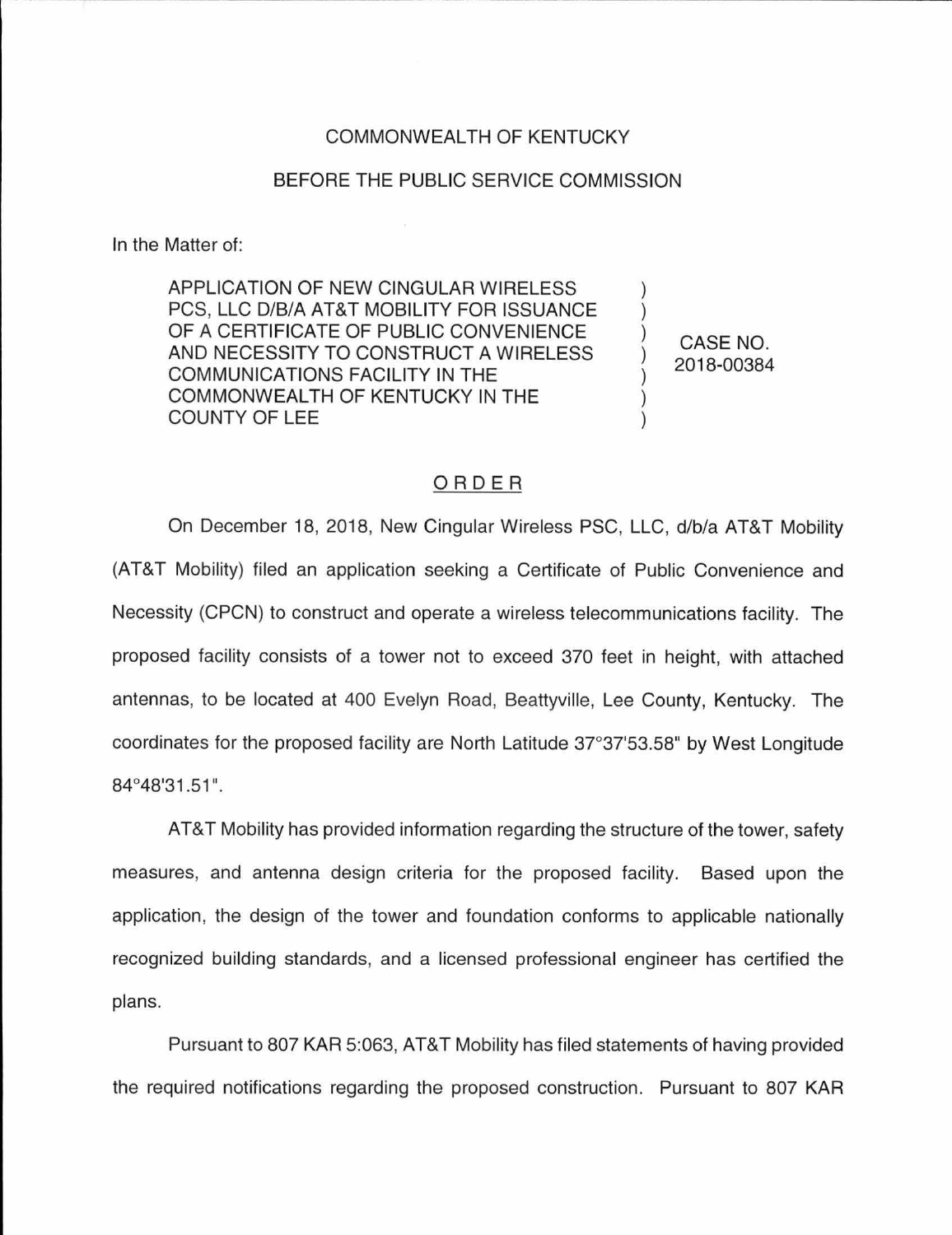5:063, AT&T Mobility has filed evidence that the county judge/executive and all property owners within 500 feet and contiguous to the cell site have been notified of the proposed construction. The notices solicited any comments and informed the recipients of their right to request intervention.

On January 14, 2019, Donnie Benton (Mr. Benton) submitted a public comment in opposition to the proposed facility, based upon potential health and safety concerns regarding radio frequency emissions, the potential impact on property values, possible increase in traffic due to maintenance trucks, and the location of the proposed facility near a residential area. By letter dated January 15, 2019, the Commission acknowledged receipt of Mr. Benton's letter, and informed Mr. Benton that federal law prohibited the Commission from regulating the placement of the proposed facility based on the environmental effects of radio frequency emissions, and that the Commission balances the appropriate placement of necessary facilities within applicable engineering boundaries with the statutory requirement to ensure that telecommunications service is adequate and reliable. The Commission also directed AT&T Mobility to file a response to Mr. Benton's concerns.

On January 23, 2019, AT&T Mobility responded by first asserting that Mr. Benton offered only generalized, unsupported lay opinions that, under federal law, are not sufficient evidence to justify denying the CPCN. AT&T Mobility explained that it is licensed by the Federal Communications Commission to provide wireless communications service in the area at issue, emphasized that federal law prohibits consideration of radio frequency emissions as a factor in locating the proposed facility,

-2- Case No. 2018-00384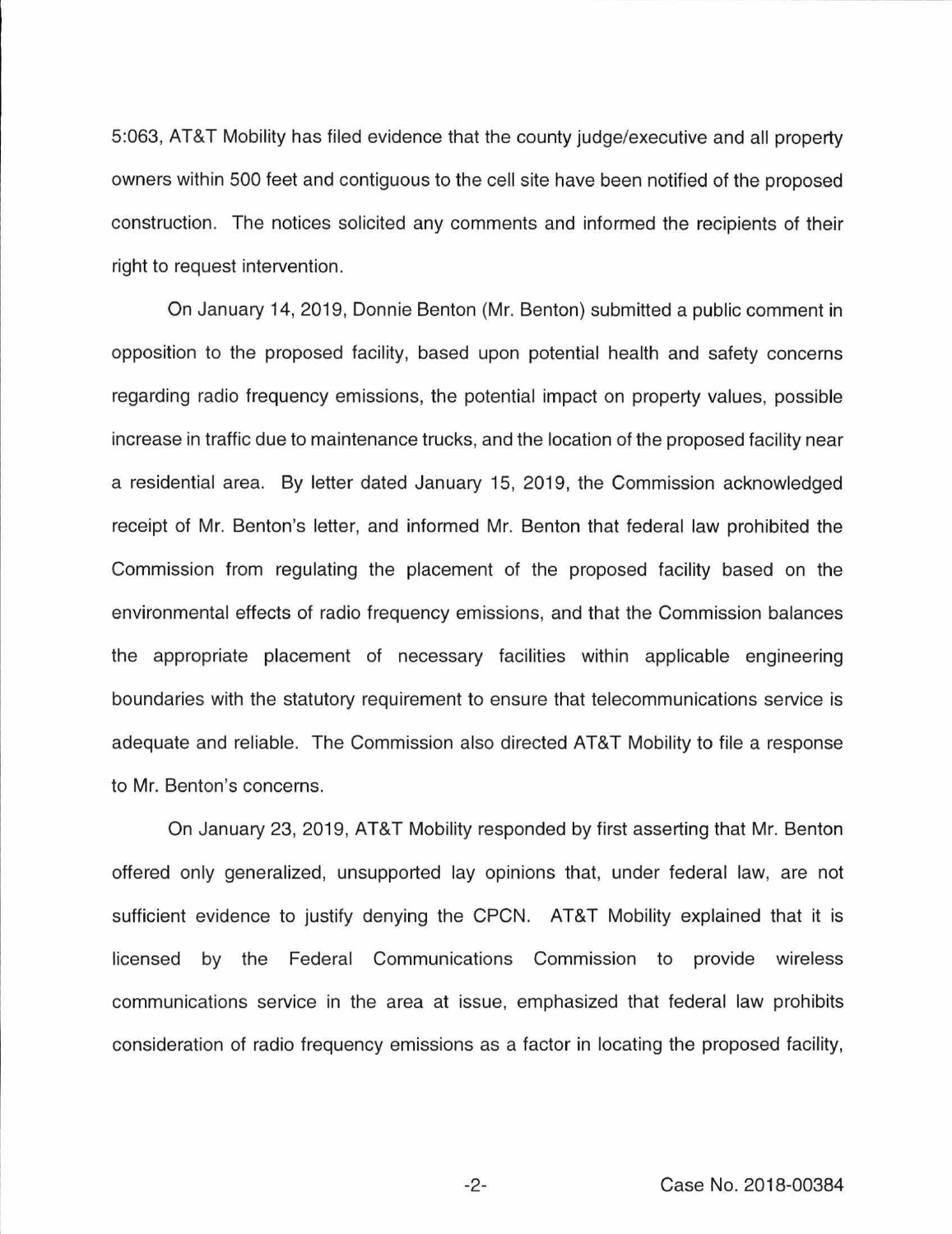and provided a report from a property valuation expert, which concluded that the proposed facility will not have a negative impact on surrounding property values. AT&T Mobility asserted that the proposed facility was designed and located to prevent or limit potential adverse effects on surrounding properties, which AT&T Mobility noted are mountainous and heavily wooded, in contrast to Mr. Benton's characterization that the location is a residential area. AT&T Mobility stated that the proposed facility will be unmanned, with only occasional maintenance crews present, and therefore will not result in an increase in traffic to the area. Finally, AT&T Mobility averred that engineers conducted studies and tests in order to determine the optimum area for locating the proposed facilities.

AT&T Mobility filed applications with the Federal Aviation Administration and the Kentucky Airport Zoning Commission seeking approval for the construction and operation of the proposed facility. Both applications have been approved.

The Commission, having considered the evidence of record and being otherwise sufficiently advised, finds that AT&T Mobility has demonstrated that a facility is necessary to provide adequate utility service and, therefore, a CPCN to construct the proposed facility should be granted.

Pursuant to KRS 278.280, the Commission is required to determine proper practices to be observed when it finds, upon complaint or on its own motion, that the facilities of any utility subject to its jurisdiction are unreasonable, unsafe, improper, or insufficient. To assist the Commission in its efforts to comply with this mandate, AT&T Mobility should notify the Commission if the antenna tower is not used to provide service

-3- Case No. 2018-00384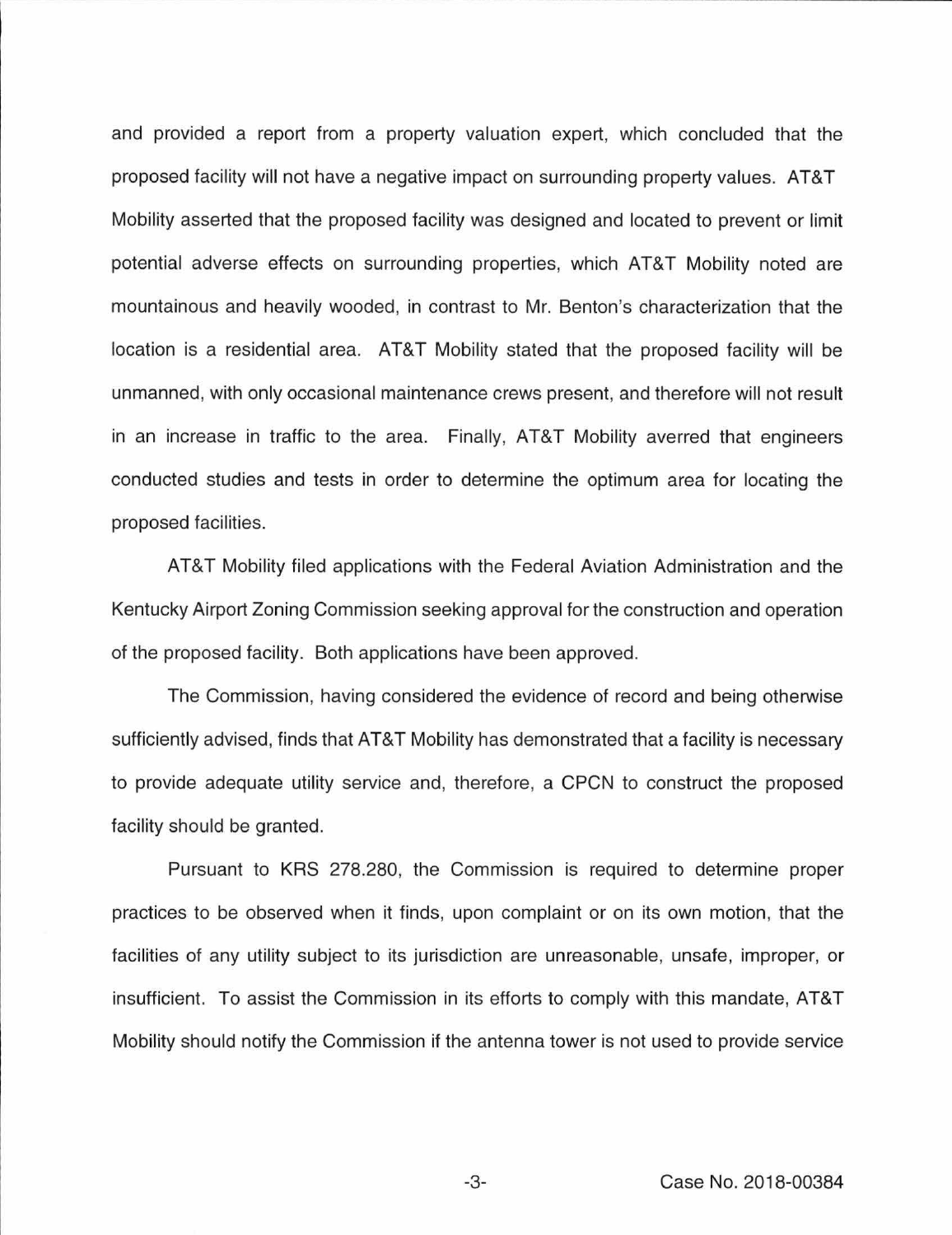in the manner set out in the application and this Order. Upon receipt of such notice, the Commission may, on its own motion, institute proceedings to consider the proper practices, including removal of the unused antenna tower, which should be observed by AT&T Mobility.

IT IS THEREFORE ORDERED that:

1. AT&T Mobility is granted a CPCN to construct a wireless telecommunications facility. The proposed facility consists of a tower not to exceed 370 feet in height, with attached antennas, to be located at 400 Evelyn Road, Beattyville, Lee County, Kentucky. The coordinates for the proposed facility are North Latitude 37°37'53.58" by West Longitude 84°48'31 .51 ".

2. AT&T Mobility shall immediately notify the Commission in writing if, after the antenna tower is built and utility service is commenced, the tower is not used for a period of three months in the manner authorized by this Order.

3. Documents filed, if any, in the future pursuant to ordering paragraph 2 herein shall reference this case number and shall be retained in the post-case correspondence file.

4. This case is closed and removed from the Commission's docket.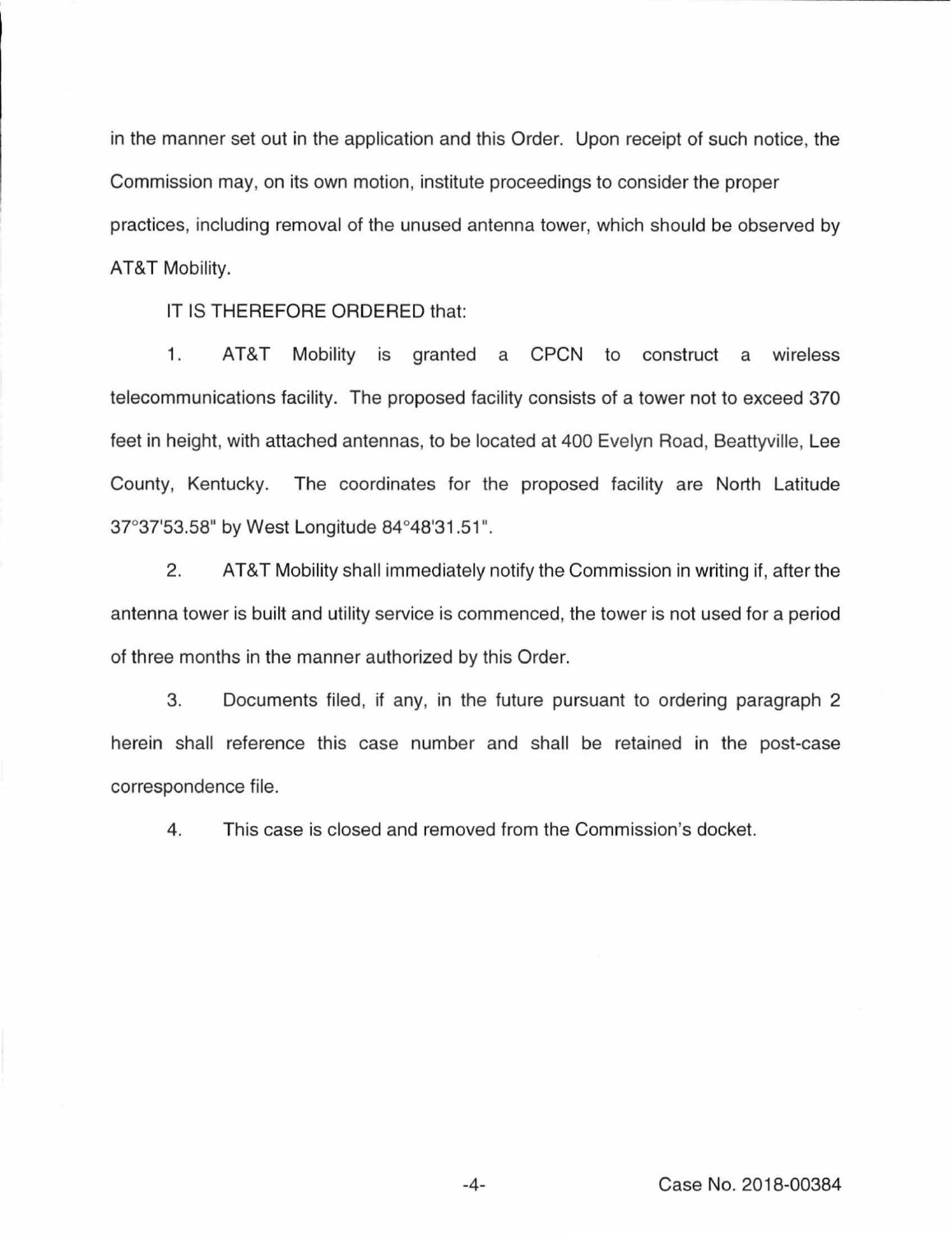By the Commission



ATTEST:

 $-60.4$  $M22$ 

Executive Director

Case No. 2018-00384